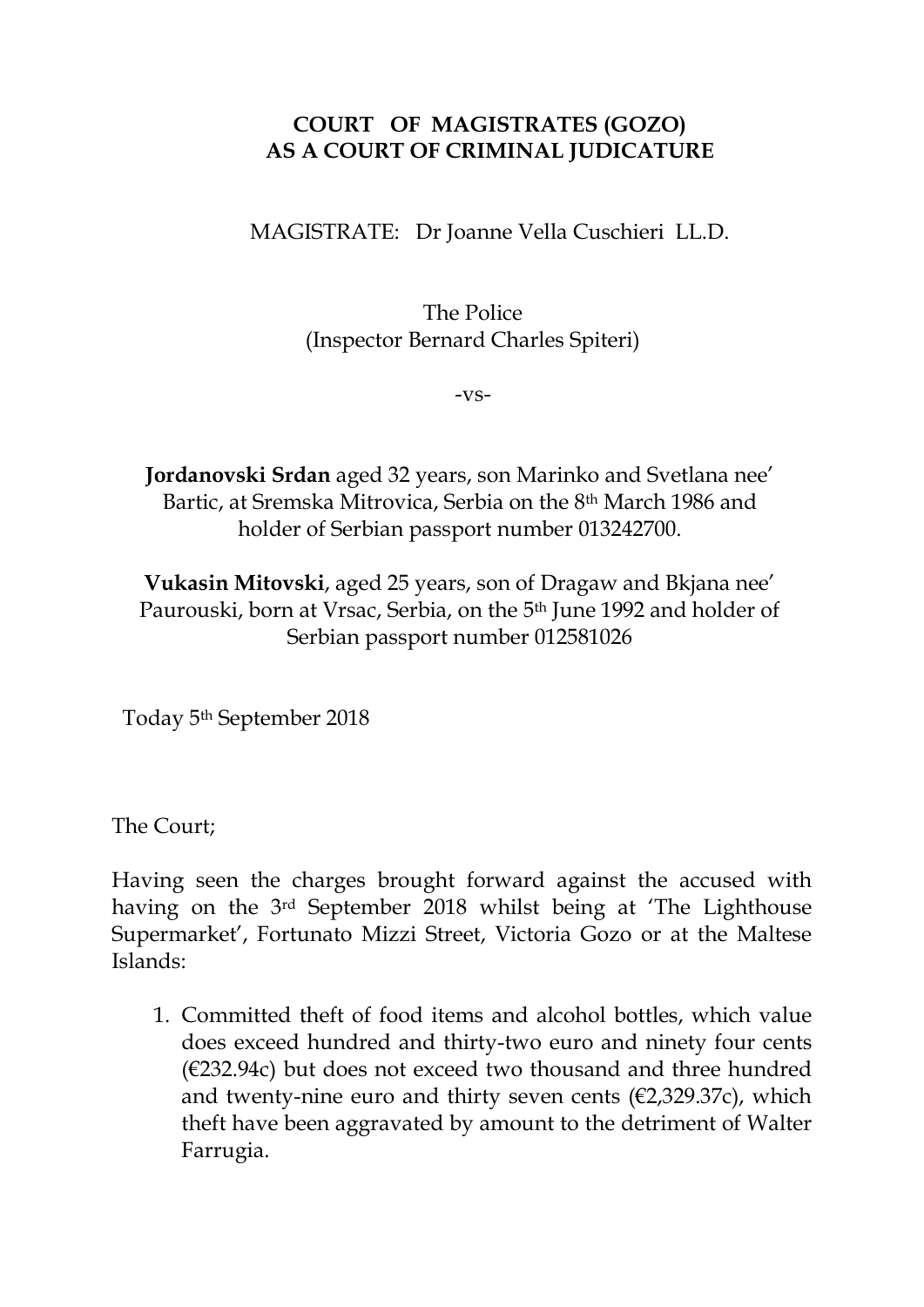- 2. And also charge them with having on the  $1<sup>st</sup>$  September 2018 whilst being at 'G&R Supermarket', Capuchin Street Victoria, Gozo or at the Maltese Islands committed theft of alcohol bottles, which value does exceed hundred and thirty-two euro and ninety four cents ( $\epsilon$ 232.94c) but does not exceed two thousand and three hundred and twenty-nine euro and thirty seven cents (€2,329.37c), which theft has been aggravated by amount to the detriment of Kevin Pisani.
- 3. And also charged them with having between the 1st and 3rd September 2018, in the Maltese Islands knowingly received or purchased any property which has been stolen, misapplied or obtained by any means of any offence, whether committed in Malta or abroad, or shall knowingly take part, in any manner, whatsoever, in the sale or disposal of the same.

After having heard the evidence and seen all the records of the case, including the consent of the Attorney General for the case to be dealt with summarily, and having heard the offenders declare that they have no objection that the case be dealt with summarily;

After having heard the offenders plead guilty to the charges at an early stage of the proceedings, which guilty plea was confirmed by the same offenders after the Court, in terms of section 453 (1) of Chapter 9 of the Laws of Malta, warned them of the legal consequences of that guilty plea, and allowed them sufficient time to re-consider their reply, and to change it;

After having heard the oral submissions on the punishment;

Considered that:

From the evidence brought forward and from the guilty plea registered by the offenders themselves, the Court concludes that the offenders are guilty of the charges laid against them.

As regards the punishment, the Court took into consideration the fact that the offenders admitted to the charges at a very early stage of the